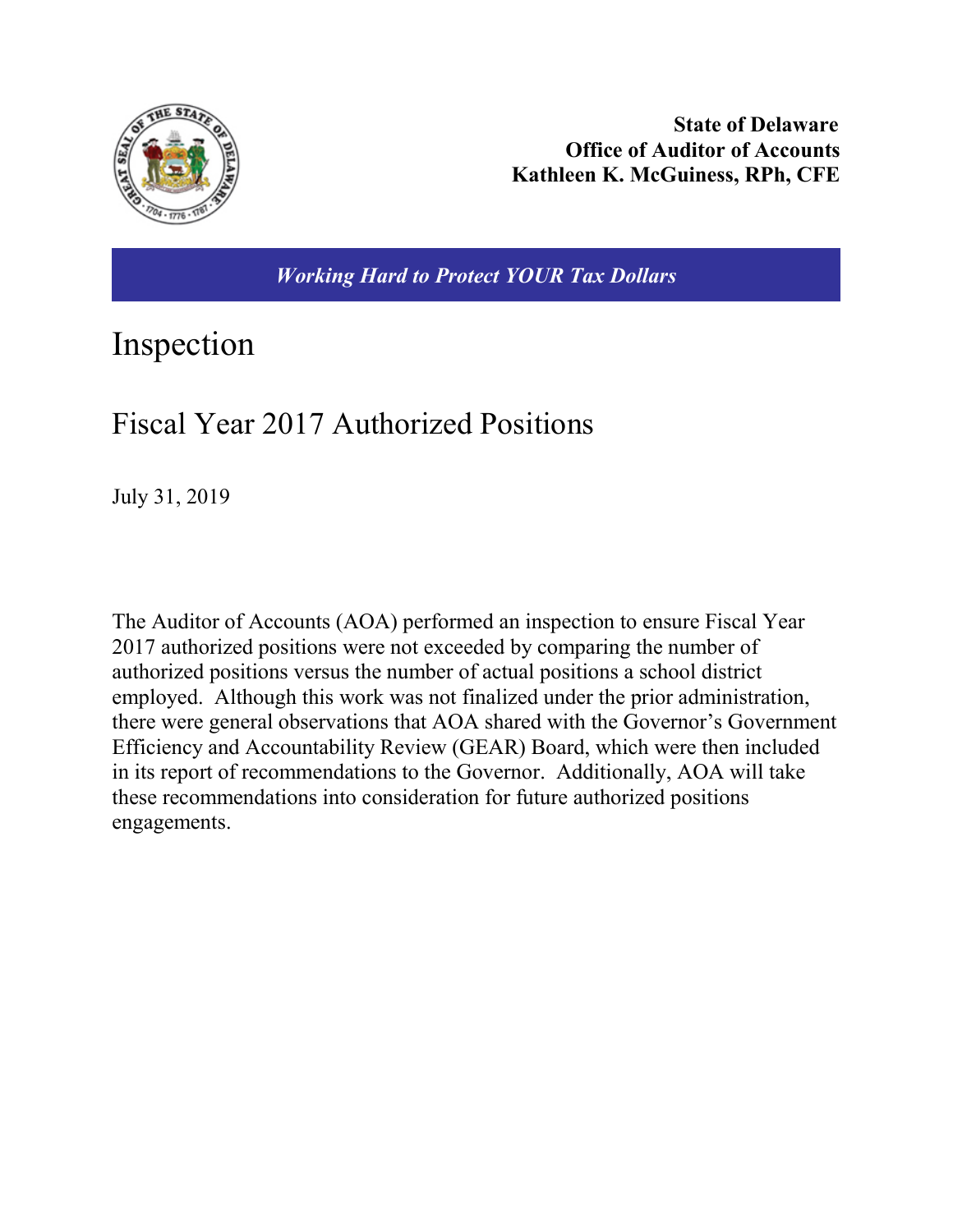### Table of Contents

|--|

Abbreviations:

**AOA** Auditor of Accounts **Unit Count** September 30<sup>th</sup> Unit Count GEAR Government Efficiency and Accountability Review Board

### *The mission of the Delaware Office of Auditor of Accounts*

The Delaware Auditor of Accounts serves Delawareans by ensuring accountability in the use of taxpayer dollars through independent assessments of financial operations, performance management and statutory compliance of state government.

For further information on this release please contact: **Kathleen K. McGuiness, RPh, CFE**

kathleen.mcguiness@delaware.gov (302) 739-5055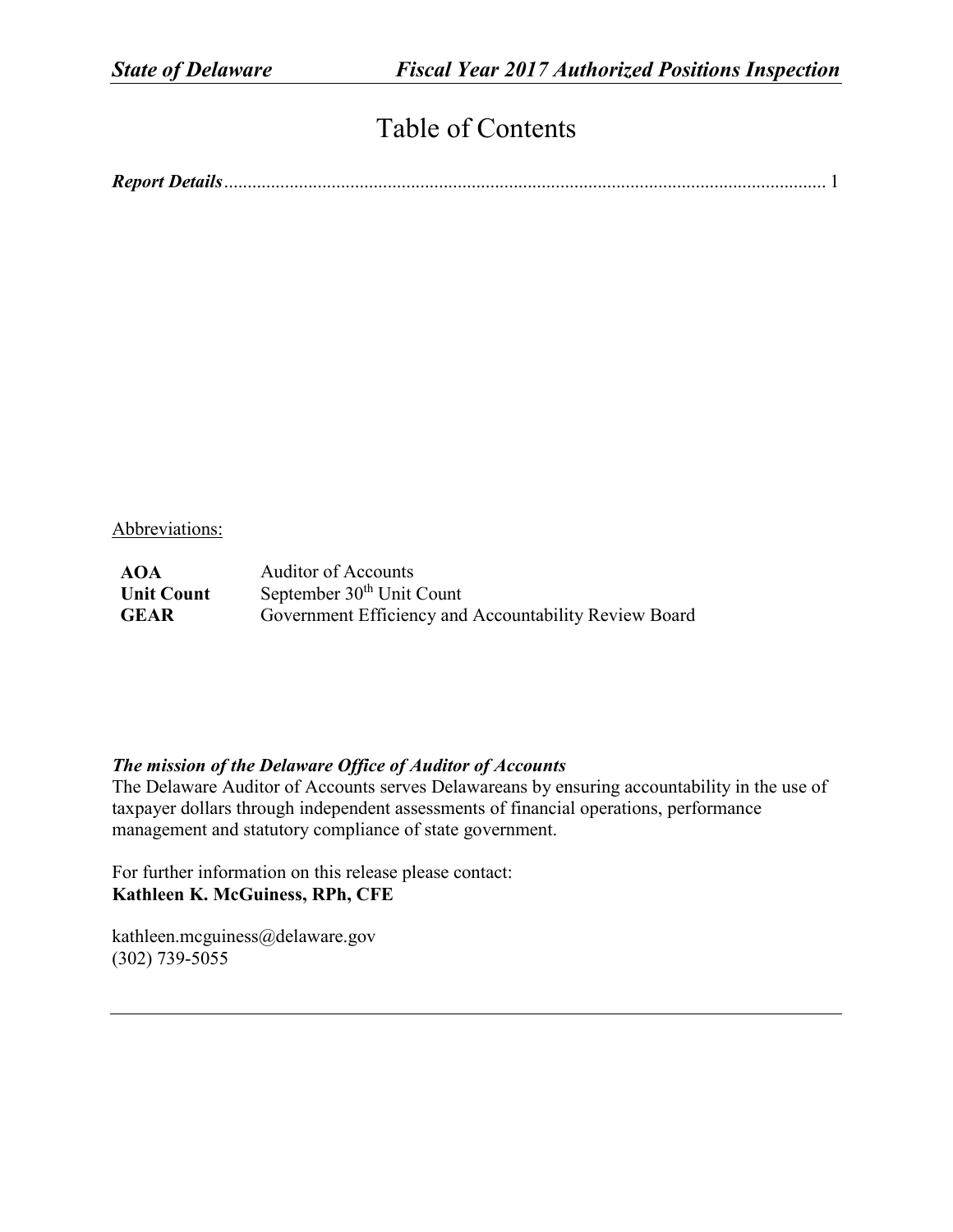## *Report Details*

### <span id="page-2-0"></span>**Background**

In accordance with 14 Del. C. §1504(c), "In order to ensure that authorized position complements are not exceeded, the Auditor of Accounts is directed to incorporate an examination of the number of authorized positions versus the number of actual positions a district has employed as part of the regular, annual audit review for all public school district audits that commence on or after July 1, 1991. This position audit function shall include, in addition to formula salary positions, an examination of positions and associated "option units" authorized by the Secretary of Education under any appropriation." In layman's terms, authorized positions are the number of teacher, administrative, and instructional staff earned by a school district based on the number of students enrolled through a process referred to as the September  $30<sup>th</sup>$  Unit Count (Unit Count).  $<sup>1</sup>$  $<sup>1</sup>$  $<sup>1</sup>$ </sup>

During Fiscal Year 2017, the State budgeted approximately \$922 million to cover the State's share of salaries and benefits for school district authorized positions. School district personnel costs generated from the Unit Count encompass approximately 23% of the State's \$4.1 billion budget.

The Cape Henlopen, Lake Forest, and Christina School Districts were selected for review.

#### **What We Found**

We began the inspection by requesting staffing plans<sup>[2](#page-2-2)</sup> for Cape Henlopen, Lake Forest, and Christina School Districts.<sup>[3](#page-2-3)</sup> An attempt was made to reconcile the employees listed as occupying a unit in the staffing plan to a data export of all payroll paid by the school districts.

Upon performing these procedures, we had the following observations:

- Improper record keeping as a result of overwriting the staffing plan
	- o Iterations of staffing plans were not saved to support shifting of employees in and out of units during pay periods. This posed a challenge for the inspection team to determine if units were properly accounted for as districts are allowed to move employees in and out of units as staffing needs change (i.e. leave of absences, retirements, and new hires).
- A lack of reconciliation between the staffing plan and the payroll system
	- o Examples of reconciling issues found by the inspection team included:
		- Employees who were listed on the staffing plan who were not actually paid with State funds according to the payroll system

<span id="page-2-1"></span><sup>&</sup>lt;sup>1</sup> More information related to the September  $30<sup>th</sup>$  Unit Count can be obtained by reviewing a previously issued Unit Count report on our website:  $\frac{https://auditor.delaware.gov/reports/}{https://auditor.delaware.gov/reports/}.$ <br><sup>2</sup> A general term for the school districts' internal tracking of authorized positions.

<span id="page-2-2"></span>

<span id="page-2-3"></span><sup>3</sup> Charter Schools, unlike school districts, receive a lump sum of State funds upon completion of the Unit Count. As such, charter schools are not in scope as it relates to the audit mandate.